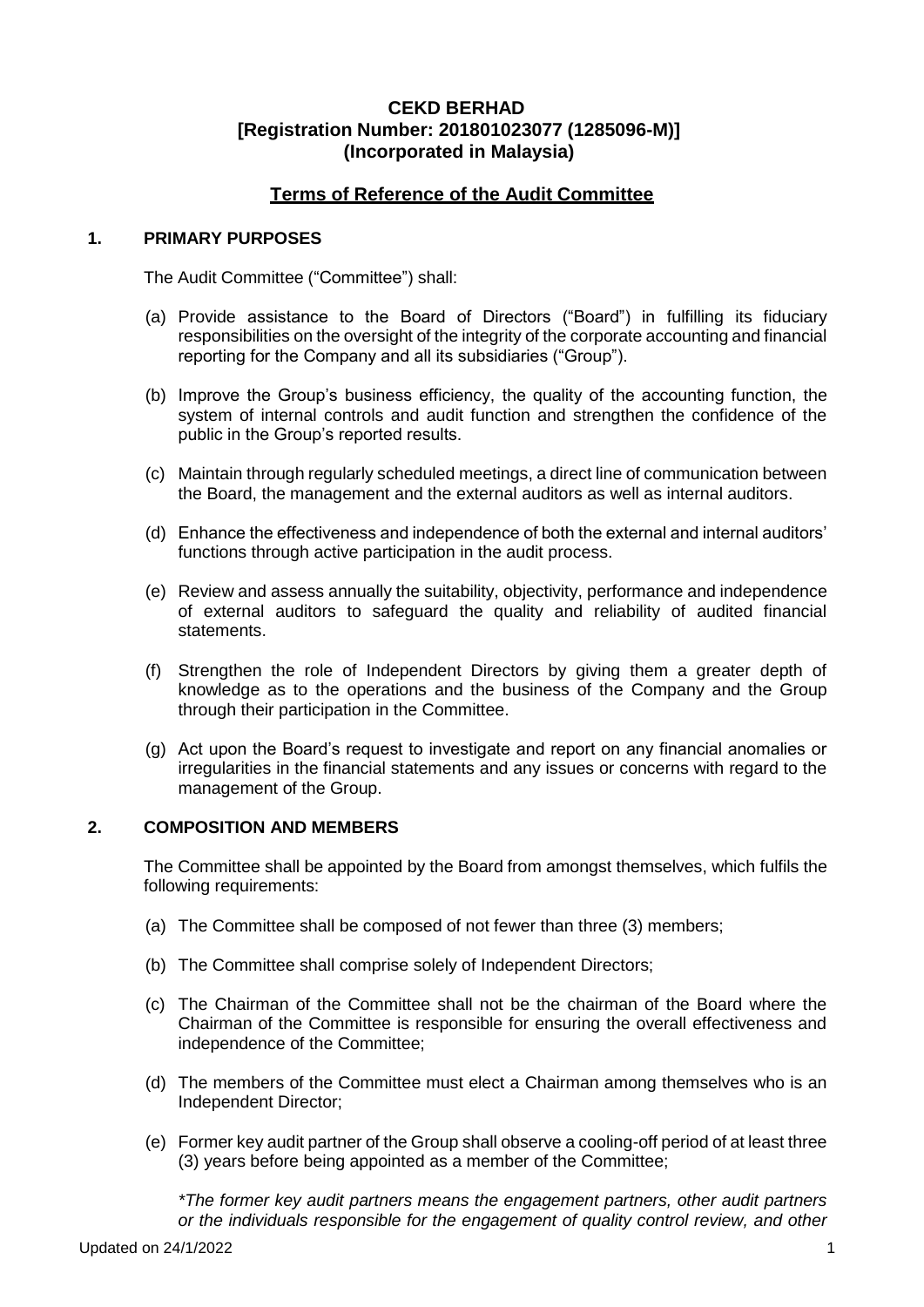## **Terms of Reference of the Audit Committee**

*partners including partners from the affiliate firm (providing advisory services, tax consulting, etc), if any, on the engagement team who make key decisions or judgments on significant matters with respect to the audit of the financial statements on which the auditor will express an opinion.*

- (f) At least one (1) of the members of the Committee must:-
	- (i) Be a member of the Malaysian Institute of Accountants; or
	- (ii) Have at least three (3) years working experience, if the member of the Committee is not a member of the Malaysian Institute of Accountants; and

Must have passed the examinations specified in Part I of the 1st Schedule of the Accountants Act 1967, or

Must be a member of one of the associations of accountants specified in Part II of the 1st Schedule of the Accountants Act 1967; or

- (iii) Fulfil such other requirements as prescribed by the Bursa Malaysia Securities Berhad ("Exchange").
- (g) No Alternate Director shall be appointed as a member of the Committee;
- (h) The Committee shall possess wide range of necessary skills to discharge its duties;
- (i) All members of the Committee should be financially literate and are able to understand matters under the purview of the Committee including the financial reporting process, transactions and other financial information; and
- (j) All members of the Committee should undertake continuous professional development to keep themselves abreast of relevant developments in accounting and auditing standards, practices and rules.

### **3. AUTHORITY**

The Committee shall in accordance with the procedure determined by the Board and at the cost of the Company:

- (a) Have explicit authority to investigate any matter within its terms of reference and shall have unrestricted access to both the internal and external auditors and to all employees of the Group;
- (b) Have the resources which are required to perform its duties as set out in its terms of reference or any statute or laws;
- (c) Have full and unrestricted access to any information pertaining to the Company and the Group;
- (d) Have direct communication channels with the external auditors and the internal auditors;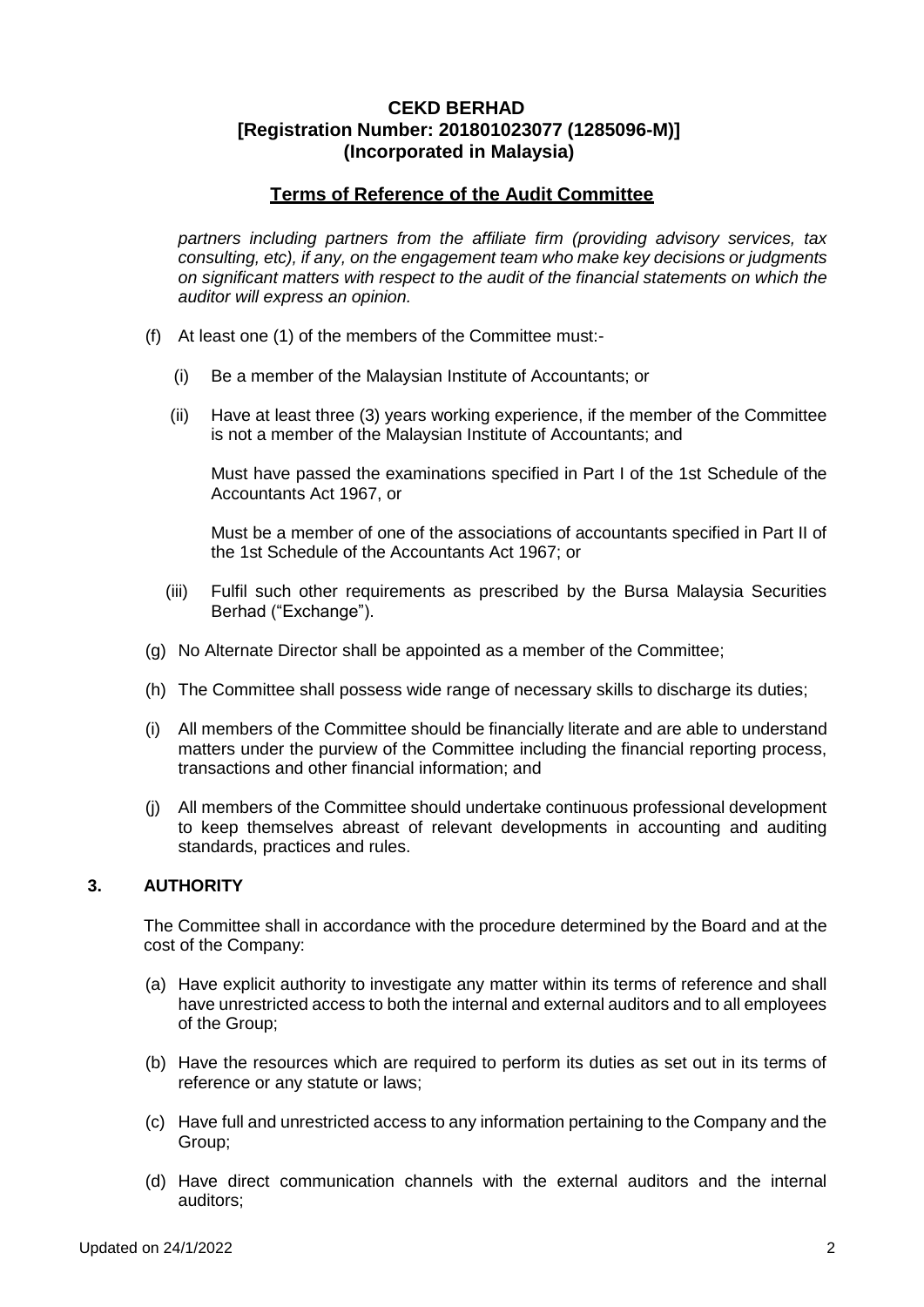## **Terms of Reference of the Audit Committee**

- (e) Be able to obtain independent/external professional or other advice and secure the attendance of outsiders with relevant experience and expertise if considers necessary;
- (f) Be able to invite outsiders with relevant experience to attend its meetings, whenever deemed necessary; and
- (g) Be able to convene meetings with the external auditors, the internal auditors or both excluding the attendance of the executive members of the Company, at least twice a year and whenever deemed necessary.

Notwithstanding anything contrary hereinbefore stated, the Committee does not have executive powers and shall report to the Board on matters considered and its recommendations thereon, pertaining to the Company and the Group.

### **4. DUTIES AND RESPONSIBILITIES**

The functions of the Committee are as follows:

- 4.1 To review the following and report the same to the Board of the Company:
	- (a) With the external auditor, the audit plan;
	- (b) With the external auditor, his evaluation of the system of internalcontrols;
	- (c) With the external auditor, his audit report; and
	- (d) The assistance given by the employees of the Company and theGroup to the external auditor.
- 4.2 To do the following and report the same to the Board of the Company, inrelation to the internal audit function:
	- (a) Review the adequacy of the scope, functions, competency, resources and budget of the internal audit function, and that it has the necessary authority to carry out its work;
	- (b) Review the internal audit plan, processes and results of the internal audit plan, the effectiveness of the internal audit function, processes or investigation undertaken and, where necessary, ensure that appropriate action is taken on the recommendations of the internal audit function;
	- (c) Review any appraisal or assessment of the internal audit personnel on their:
		- (i) independence status;
		- (ii) qualification, experience and competency;
		- (iii) resources and support to carry their work effectively;
		- (iv) performance whether is carried out in accordance with a recognised framework;
		- (v) audit fees; and
		- (vi) continuous professional development to keep themselves abreast of relevant development in the market, practices and rules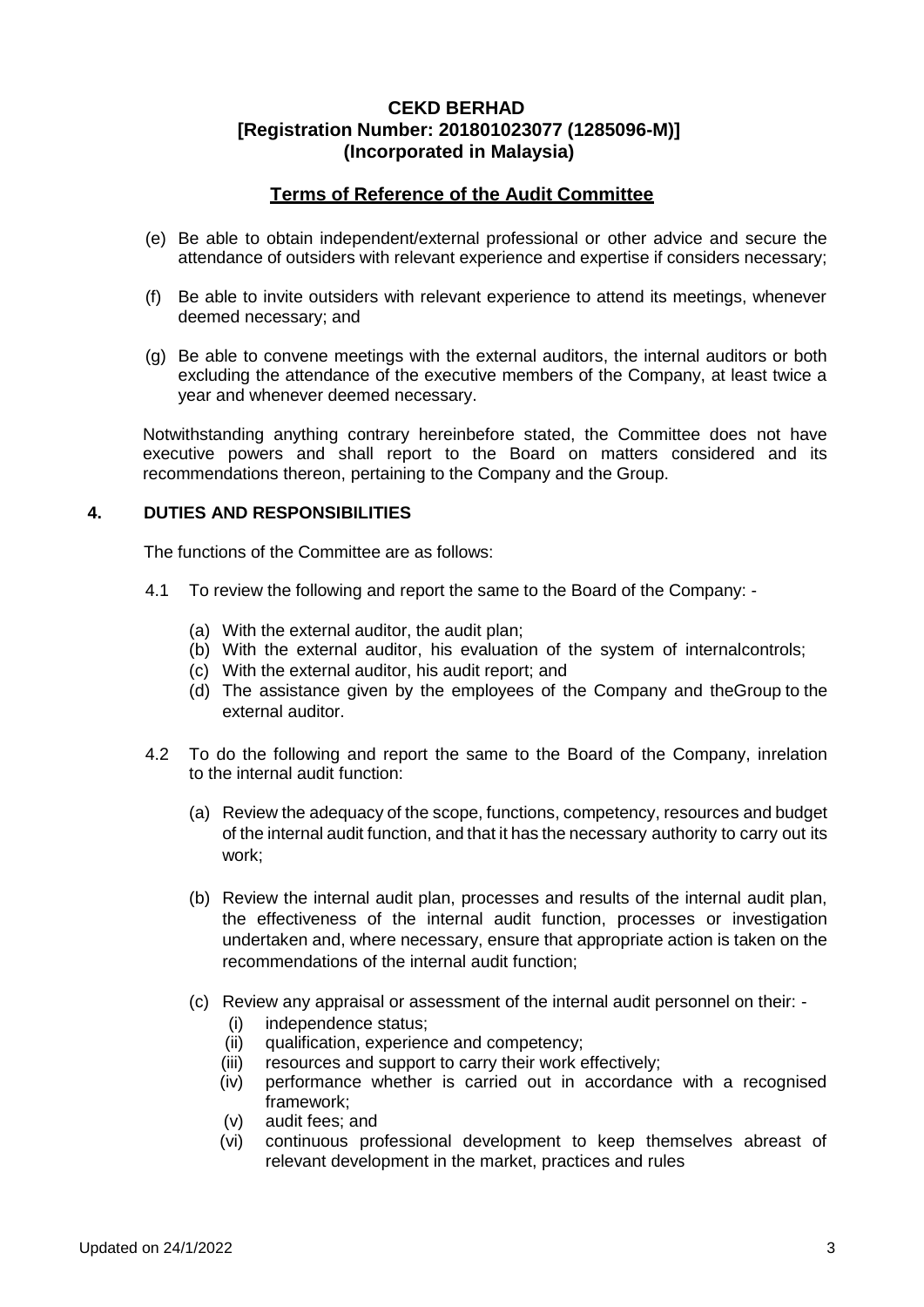# **Terms of Reference of the Audit Committee**

- (d) Approve any appointment or termination of senior staff members of the internal audit function; and
- (e) Take cognisance of resignations of internal audit staff members and provide the resigning staff member an opportunity to submit his reasons for resigning.
- 4.3 To review the quarterly results and annual financial statements of the Company and the Group with both the external auditors and management prior to the approval by the Board of the Company, focusing particularly on:
	- (a) Any changes in or implementation of accounting policies and practices;
	- (b) Any significant adjustments arising from the audit;
	- (c) Any significant matters highlighted including financial reporting issues, significant judgements made by management and how these mattersare addressed;
	- (d) Significant and unusual events or transactions;
	- (e) The going concern assumption; and
	- (f) Compliance with applicable accounting standards and other legal requirements.
- 4.4 To consider and review any related-party transactions and potential conflict of interest situations that may arise within the Company and the Group including any transaction, procedure or course of conduct that raises questions of management integrity;
- 4.5 To ensure that they are fully informed about significant matters related to the Company's audit and its financial statements and addresses these matters and also their concerns on matters that may have an effect on the financial or audit of the Company are communicated to the external auditors;
- 4.6 To discuss problems and reservations arising from the interim and final audits and any matter the auditor may wish to discuss (in the absence of management where necessary);
- 4.7 To communicate their insights, views and concerns about relevant transactions and events to internal and external auditors;
- 4.8 To ensure there is co-ordination between internal and external auditors;
- 4.9 To consider and report the same to the Board of the Company the appointment, nomination, resignation and dismissal of external auditors and their respective audit fees;
- 4.10 To review and report the same to the Board of the Company:
	- (a) Any letter of resignation from the external auditors of the Company;
	- (b) The policies and procedures for assessment of suitability, objectivity and independence of external auditors and their audit fees;
	- (c) The policies and procedures governing the provision of non-auditservices by external auditors and its affiliates firm;
	- (d) The result of the annual evaluation on the performance of the external auditor and undertaking follow-up measures, where required.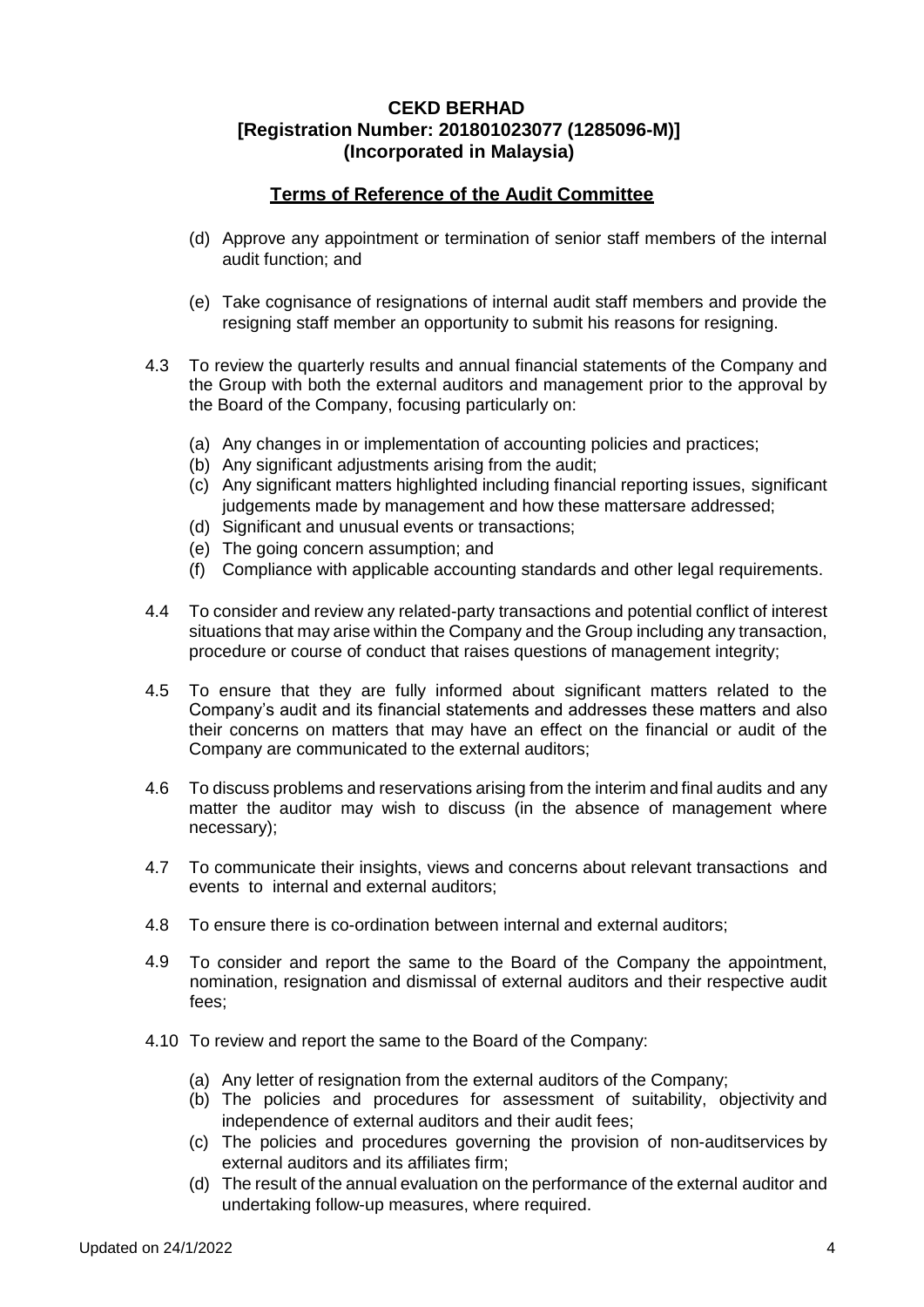## **Terms of Reference of the Audit Committee**

- 4.11 To review and report the same to the Board of the Company whether there is reason (supported by grounds) to believe that the Company's external auditor is not suitable for re-appointment;
- 4.12 To discuss with the external auditor before the audit commences, the nature and scope of the audit, competency and resources of the external audit and ensure coordination where more than one audit firm is involved;
- 4.13 To review and discuss any management letter sent by the external auditors to the Company and the management's response to such letter;
- 4.14 To consider the report, major findings and management's response thereto on any internal investigations carried out by the internal auditors;
- 4.15 To review the allocation of options / shares granted pursuant to the Employees' Share Option Scheme ("ESOS") / Employee Share Grant Plan ("ESGP") and make such statement to be included in the annual report of theCompany in relation to a share scheme for employees;
- 4.16 To verify at the end of each financial year the allocation of options / shares granted pursuant to the ESOS / ESGP in compliance with the criteria as stipulated in the bylaw of ESOS / ESGP of the Group, if any.
- 4.17 To carry out any other function that may be mutually agreed upon by the Committee and the Board, which would be beneficial to the Company and ensure the effective discharge of the Committee's duties and responsibilities;
- 4.18 To report and summarise its activities and the work of the internal audit function for the year in compliance with the Malaysian Code on Corporate Governance, Listing Requirements and any relevant regulations ("Audit Committee Report"). The report can be incorporated into the Audit Committee Report to be included in the Annual Report of the Company;
- 4.19 The Committee actions shall be reported to the Board with such recommendations as the Committee deemed appropriate; and
- 4.20 Any such other functions as may be agreed by the Committee and the Board.

### **5. REPORTING TO THE EXCHANGE**

The Committee must promptly report to the Exchange on any matter reported by it to the Board of the Company which has not been satisfactorily resolved resulting in a breach of the ACE Market Listing Requirements of Bursa Malaysia Securities Berhad.

#### **6. RETIREMENT AND RESIGNATION**

In the event of any vacancy in the Committee, the Company shall fill in the vacancy within three (3) months.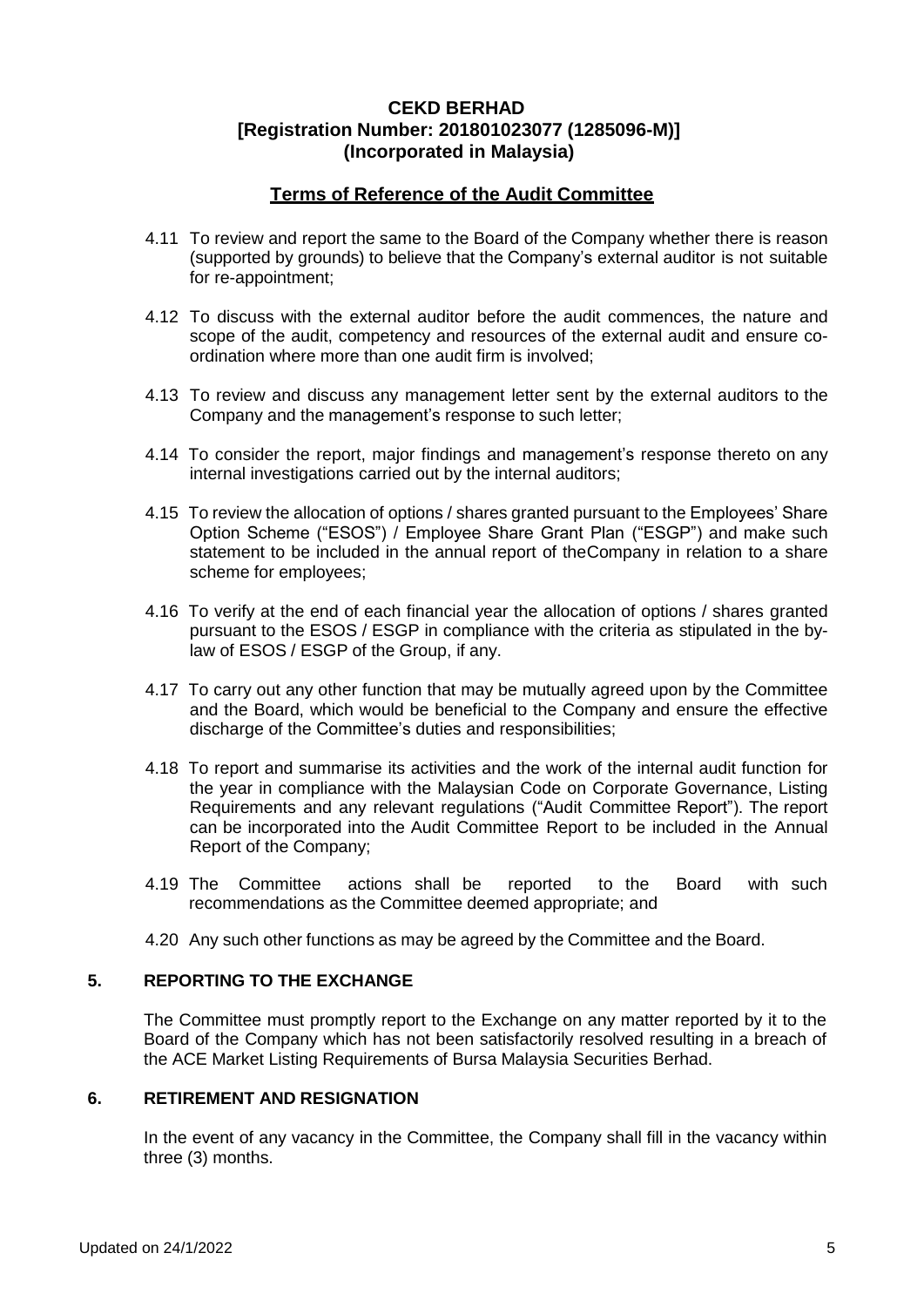## **Terms of Reference of the Audit Committee**

### **7. MEETINGS OF THE COMMITTEE**

- (a) The Committee shall meet at least four (4) times in a year or more frequently as circumstances required with due notice of issues to be discussed and shall record its conclusions in discharging its duties and responsibilities;
- (b) The quorum of the meeting shall consist of a majority of members present who must be Independent Directors;
- (c) Any question arising at any meeting of the Committee shall be decided by a majority of votes, each member of the Committee having one (1) vote and a determination by a majority of the members of the Committee shall for all purposes be deemed a determination of the members of the Committee;
- (d) The Chairman of the Committee shall convene a meeting of the Committee to meet the external auditors or the internal auditors or both without any Executive Directors and the employees of the Company present, whenever deemed necessary, to consider matters which should be brought to the attention of the Directors or shareholders;
- (e) The external auditors and internal auditors have the right to appear and be heard at any meeting of the Committee and shall appear before the Committee when required to do so by the Committee;
- (f) The Committee may invite any Board member or any member of management or any employee of the Company who the Committee thinks fit to attend its meetings to assist and to provide pertinent information as necessary;
- (g) The Company must ensure that other Directors and employees attend any particular Committee meeting only at the Committee's invitation, specific to the relevant meeting;
- (h) Upon the request of the external auditor, the Chairman of the Committee must convene a meeting of the Committee to consider any matter the external auditor believes should be brought to the attention of the Directors or shareholders of the Company.
- (i) The Committee may participate in a Committee meeting by means of conference telephone, conference videophone or any similar or other communication equipment of which all persons participating in the meeting can hear each other. Such participation in a meeting shall constitute presence in person at such meeting; and
- (j) A resolution in writing signed or approved by facsimile, letter, telegram, telex or telefax or other written electronic communications by a majority of the members of the Committee and who are sufficient to form a quorum, shall be as valid and effectual as if it had been passed at a meeting of the Committee duly called and constituted. All such resolutions shall be described as "Committee Members' Resolutions in Writing" and shall be forwarded or otherwise delivered to the Secretary without delay, and shall be recorded by the Secretary in the Company's minute book. Any such resolution may consist of several documents in like form, each signed by one (1) or more Committee members.